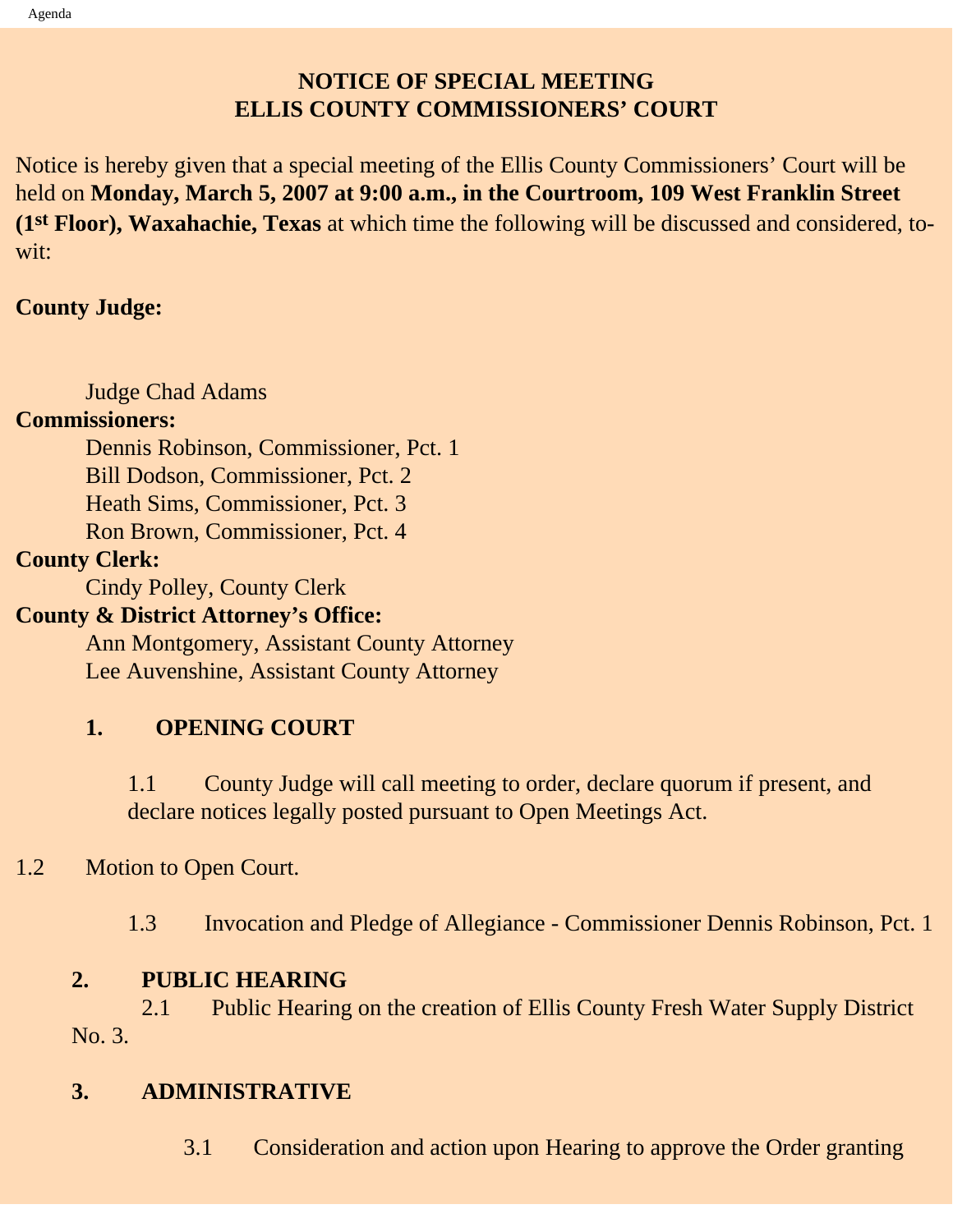the petition for the creation of the Ellis County Fresh Water Supply District No. 3 and appointing temporary Supervisors.

- Chad Adams, County Judge

#### **4. ADJOURN MEETING**

Signed this the 16th day of February, 2007.

 $\overline{\phantom{a}}$  , and the set of the set of the set of the set of the set of the set of the set of the set of the set of the set of the set of the set of the set of the set of the set of the set of the set of the set of the s

Chad Adams Ellis County Judge

I, the undersigned, County Clerk of the Ellis County Commissioners Court do hereby certify that the above Notice of Special Meeting of the Ellis County Commissioners Court is a true and correct copy of said Notice, that I received said Notice, and it was posted at the doors of the Ellis County Courthouse, a place readily accessible to the general public at all times on the 16th day of February, 2007, at \_\_\_\_\_\_\_\_\_\_\_\_ a.m./p.m.

Cindy Polley, County Clerk

By: \_\_\_\_\_\_\_\_\_\_\_\_\_\_\_\_\_\_\_\_\_\_\_\_\_\_\_\_\_\_\_\_\_\_

Deputy Clerk

 The Commissioners Court reserves the right to consider and take action on the above agenda items in any particular order.

 Anyone wishing to address the Commissioners Court concerning a posted agenda item must make a formal request by presenting a "Participation Form" to the County Clerk at least 10 minutes prior to the beginning of the meeting.

 If you or your representative, have a disability that requires special arrangements and you plan to attend this public meeting, please contact the County Judge's Office at (972) 825-5011 within 72 hours of the meeting. Reasonable accommodations will be made to meet your needs at the meeting.

## **CORRECTED ADDENDUM TO**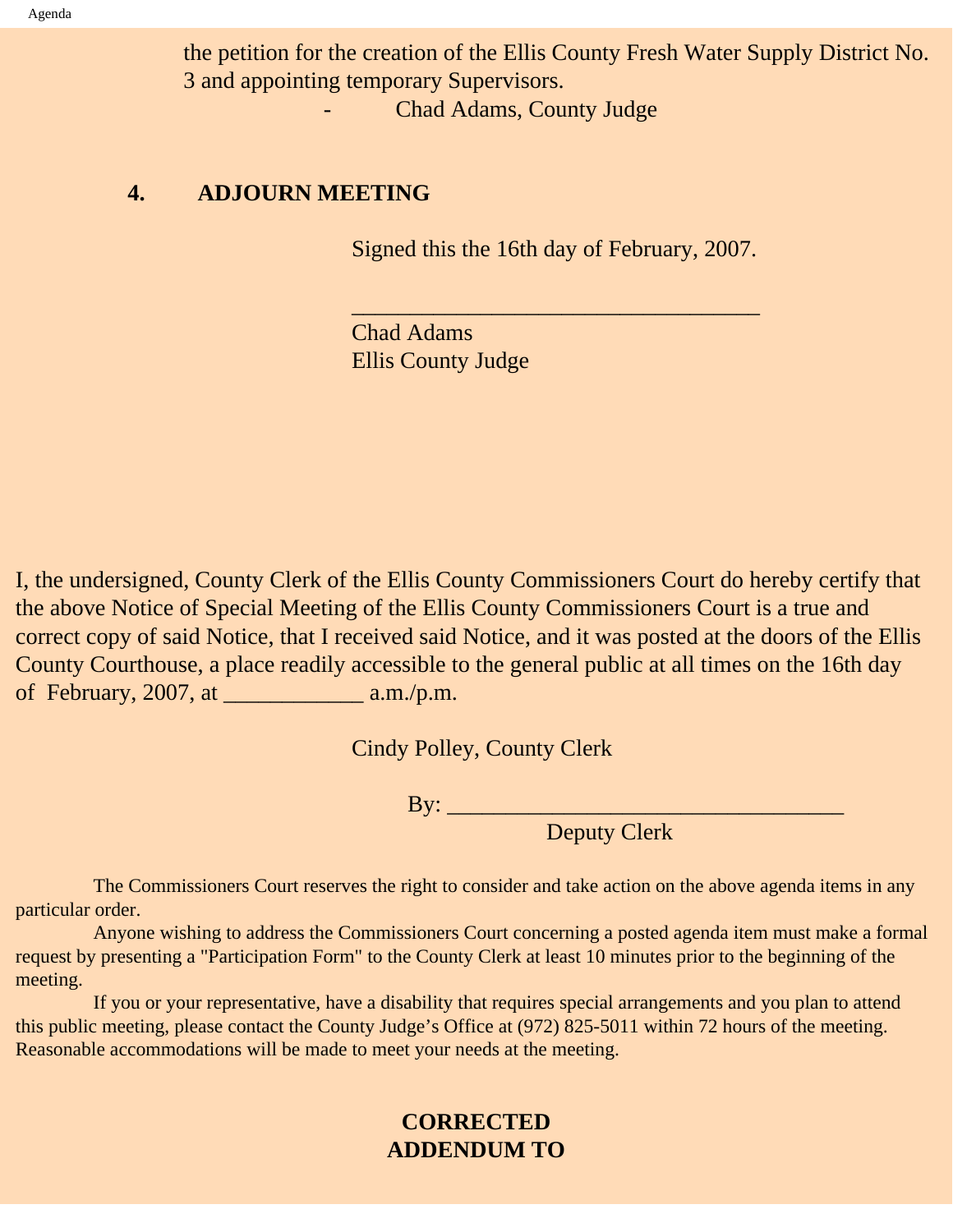# **NOTICE OF SPECIAL MEETING ELLIS COUNTY COMMISSIONERS' COURT**

Notice is hereby given that a special meeting of the Ellis County Commissioners' Court will be held on **Monday, March 5, 2007 at 9:00 a.m., in the Courtroom, 109 West Franklin Street (1st Floor), Waxahachie, Texas** at which time the following will be discussed and considered, towit:

#### **County Judge:**

Judge Chad Adams

#### **Commissioners:**

 Dennis Robinson, Commissioner, Pct. 1 Bill Dodson, Commissioner, Pct. 2 Heath Sims, Commissioner, Pct. 3 Ron Brown, Commissioner, Pct. 4

### **County Clerk:**

Cindy Polley, County Clerk

### **County & District Attorney's Office:**

 Ann Montgomery, Assistant County Attorney Lee Auvenshine, Assistant County Attorney

 **In addition to the previously posted notice of Special Meeting the following items will be discussed:**

## **3. ADMINISTRATIVE**

3.2 Discussion only concerning the current co-sponsorship by Ellis County and Dalworth Soil and Water Conservation District of Mountain Creek Site #10 (Padera Lake), necessary repairs and future sponsorship of that site. Heath Sims, Commissioner, Pct. 3

3.3 Consideration and action to allow Ellis County, as a current co-sponsor, to place an application in a federal program for repair of Mountain Creek Site #10 dam and spillway.

Heath Sims, Commissioner, Pct. 3

3.4 Consideration and action to accept payment of \$5,756.41 in full and final settlement of Ellis County's claims against Marcel Quimby. Lee Auvenshine, Assistant County Attorney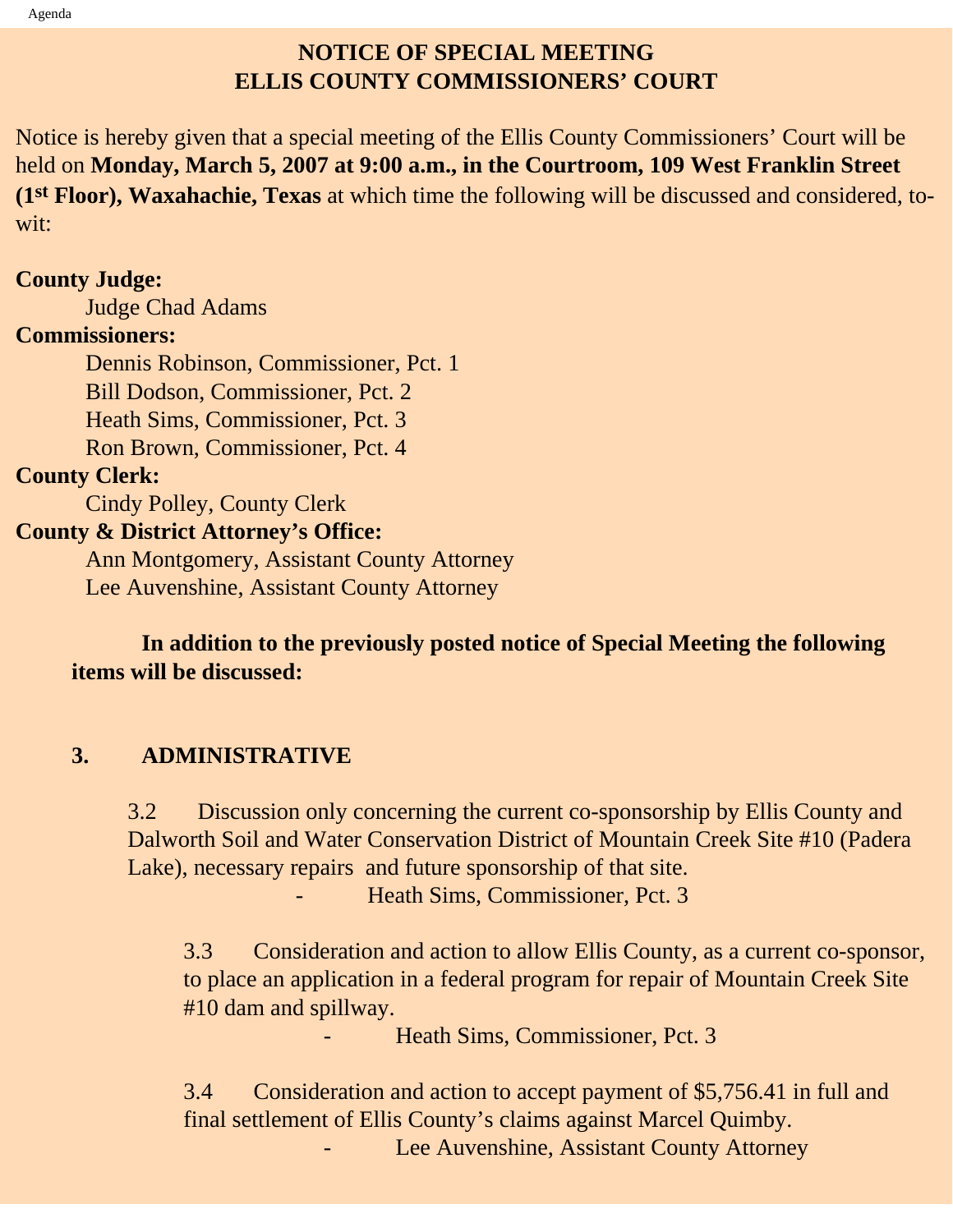### **4. CONSENT AGENDA – Consideration and Action:**

 4.1 To approve an invoice from Bruce Muirhead for maintenance work done on county offices.

 4.2 To approve an invoice from MTZ Construction/Don Lewis for deposit, rent and finish-out for the Ennis Adult Probation office.

## **5. RECESS TO CONVENE TO EXECUTIVE SESSION**

# **6. EXECUTIVE SESSION**

"The Commissioners' Court of Ellis County reserves the right to adjourn into **Executive Session** at any time during the course of this meeting to discuss any of the matters listed in this agenda, in the order deemed appropriate, as authorized by Texas Government Code §551.071**,** or to seek the advice of its attorney and/or other attorneys representing Ellis County on any matter in which the duty of the attorney to the Commissioners' Court under the Texas Disciplinary Rules of Professional Conduct of the State Bar of Texas clearly conflicts with Texas Government Code Chapter 551 or as otherwise may be permitted under §551.071."

6.1 Consultation with attorney concerning possible pending litigation.

# **7. ADJOURNMENT OF EXECUTIVE SESSION**

# **8. ADJOURN MEETING**

Signed this the 28th day of February, 2007.

\_\_\_\_\_\_\_\_\_\_\_\_\_\_\_\_\_\_\_\_\_\_\_\_\_\_\_\_\_\_\_\_\_\_\_

Chad Adams Ellis County Judge

I, the undersigned, County Clerk of the Ellis County Commissioners Court do hereby certify that the above Notice of Special Meeting of the Ellis County Commissioners Court is a true and